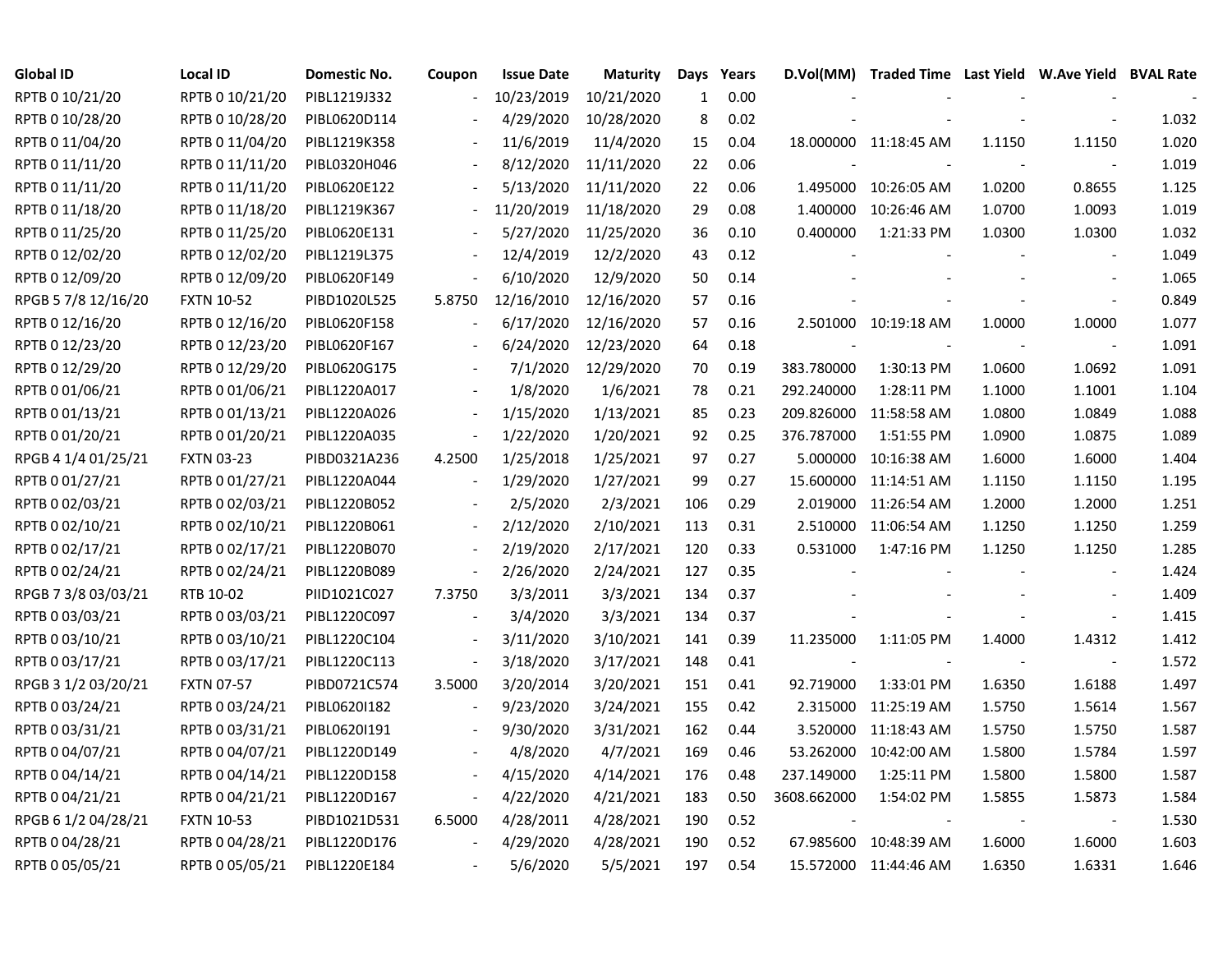| <b>Global ID</b>     | <b>Local ID</b>   | Domestic No. | Coupon                   | <b>Issue Date</b> | <b>Maturity</b> | Days | Years | D.Vol(MM)                | Traded Time Last Yield W.Ave Yield BVAL Rate |        |                          |       |
|----------------------|-------------------|--------------|--------------------------|-------------------|-----------------|------|-------|--------------------------|----------------------------------------------|--------|--------------------------|-------|
| RPTB 0 05/12/21      | RPTB 0 05/12/21   | PIBL1220E193 |                          | 5/13/2020         | 5/12/2021       | 204  | 0.56  |                          |                                              |        |                          | 1.626 |
| RPTB 0 05/19/21      | RPTB 0 05/19/21   | PIBL1220E200 |                          | 5/20/2020         | 5/19/2021       | 211  | 0.58  | 12.048000                | 1:42:22 PM                                   | 1.5150 | 1.5975                   | 1.675 |
| RPTB 0 05/26/21      | RPTB 0 05/26/21   | PIBL1220E219 |                          | 5/27/2020         | 5/26/2021       | 218  | 0.60  |                          |                                              |        |                          | 1.666 |
| RPTB 0 06/02/21      | RPTB 0 06/02/21   | PIBL1220F227 |                          | 6/3/2020          | 6/2/2021        | 225  | 0.62  |                          |                                              |        |                          | 1.653 |
| RPTB 0 06/09/21      | RPTB 0 06/09/21   | PIBL1220F236 | $\overline{\phantom{a}}$ | 6/10/2020         | 6/9/2021        | 232  | 0.64  |                          | 25.840000 10:53:22 AM                        | 1.6800 | 1.6848                   | 1.710 |
| RPGB 4 7/8 06/13/21  | RTB 03-09         | PIID0321F092 | 4.8750                   | 6/13/2018         | 6/13/2021       | 236  | 0.65  | 16.600000                | 1:33:51 PM                                   | 1.7750 | 1.7917                   | 1.881 |
| RPTB 0 06/16/21      | RPTB 0 06/16/21   | PIBL1220F245 | $\blacksquare$           | 6/17/2020         | 6/16/2021       | 239  | 0.65  |                          |                                              |        | $\overline{\phantom{a}}$ | 1.688 |
| RPTB 0 06/23/21      | RPTB 0 06/23/21   | PIBL1220F254 |                          | 6/24/2020         | 6/23/2021       | 246  | 0.67  |                          |                                              |        | $\overline{\phantom{a}}$ | 1.692 |
| RPTB 0 06/30/21      | RPTB 0 06/30/21   | PIBL1220G262 |                          | 7/1/2020          | 6/30/2021       | 253  | 0.69  | 5.680000                 | 1:44:15 PM                                   | 1.7500 | 1.7500                   | 1.725 |
| RPTB 0 07/07/21      | RPTB 0 07/07/21   | PIBL1220G271 |                          | 7/8/2020          | 7/7/2021        | 260  | 0.71  |                          |                                              |        | $\overline{\phantom{a}}$ | 1.710 |
| RPTB 0 07/14/21      | RPTB 0 07/14/21   | PIBL1220G280 |                          | 7/15/2020         | 7/14/2021       | 267  | 0.73  |                          | 9.000000 11:18:31 AM                         | 1.7250 | 1.7250                   | 1.715 |
| RPTB 0 07/21/21      | RPTB 0 07/21/21   | PIBL1220G299 |                          | 7/22/2020         | 7/21/2021       | 274  | 0.75  |                          | 20.000000 11:01:08 AM                        | 1.7000 | 1.7000                   | 1.720 |
| RPTB 0 07/28/21      | RPTB 0 07/28/21   | PIBL1220G306 |                          | 7/29/2020         | 7/28/2021       | 281  | 0.77  |                          |                                              |        |                          | 1.730 |
| RPTB 0 08/04/21      | RPTB 0 08/04/21   | PIBL1220H314 |                          | 8/5/2020          | 8/4/2021        | 288  | 0.79  |                          |                                              |        |                          | 1.737 |
| RPTB 0 08/11/21      | RPTB 0 08/11/21   | PIBL1220H323 |                          | 8/12/2020         | 8/11/2021       | 295  | 0.81  |                          |                                              |        |                          | 1.743 |
| RPTB 0 08/18/21      | RPTB 0 08/18/21   | PIBL1220H332 |                          | 8/19/2020         | 8/18/2021       | 302  | 0.83  |                          |                                              |        |                          | 1.743 |
| RPTB 0 08/25/21      | RPTB 0 08/25/21   | PIBL1220H341 |                          | 8/26/2020         | 8/25/2021       | 309  | 0.85  |                          | 1.920000 11:48:47 AM                         | 1.7650 | 1.7650                   | 1.757 |
| RPTB 0 09/01/21      | RPTB 0 09/01/21   | PIBL1220I359 | $\blacksquare$           | 9/2/2020          | 9/1/2021        | 316  | 0.87  |                          |                                              |        | $\overline{\phantom{a}}$ | 1.767 |
| RPTB 0 09/08/21      | RPTB 0 09/08/21   | PIBL1220I368 | $\blacksquare$           | 9/9/2020          | 9/8/2021        | 323  | 0.88  |                          |                                              |        | $\blacksquare$           | 1.771 |
| RPTB 0 09/22/21      | RPTB 0 09/22/21   | PIBL1220I386 | $\blacksquare$           | 9/23/2020         | 9/22/2021       | 337  | 0.92  | 0.725000                 | 9:43:33 AM                                   | 1.7750 | 1.7750                   | 1.791 |
| RPTB 0 09/29/21      | RPTB 0 09/29/21   | PIBL1220I395 |                          | 9/30/2020         | 9/29/2021       | 344  | 0.94  |                          |                                              |        | $\overline{\phantom{a}}$ | 1.790 |
| RPTB 0 10/06/21      | RPTB 0 10/06/21   | PIBL1220J401 |                          | 10/7/2020         | 10/6/2021       | 351  | 0.96  |                          | 31.733000 11:35:45 AM                        | 1.7850 | 1.7839                   | 1.786 |
| RPTB 0 10/13/21      | RPTB 0 10/13/21   | PIBL1220J410 | $\blacksquare$           | 10/14/2020        | 10/13/2021      | 358  | 0.98  |                          | 0.520000 10:07:18 AM                         | 1.7850 | 1.7850                   | 1.779 |
| RPGB 5 3/4 10/20/21  | RTB 10-03         | PIID1021J039 | 5.7500                   | 10/20/2011        | 10/20/2021      | 365  | 1.00  | $\sim$                   |                                              |        | $\overline{\phantom{a}}$ | 1.720 |
| RPTB 0 10/20/21      | RPTB 0 10/20/21   | PIBL1220J429 | $\blacksquare$           | 10/21/2020        | 10/20/2021      | 365  | 1.00  | 1388.381000              | 1:54:45 PM                                   | 1.7900 | 1.7913                   | 1.795 |
| RPGB 5 3/4 11/24/21  | <b>FXTN 10-55</b> | PIBD1021K551 | 5.7500                   | 11/24/2011        | 11/24/2021      | 400  | 1.10  |                          |                                              |        | $\overline{\phantom{a}}$ | 1.778 |
| RPGB 6 3/8 01/19/22  | <b>FXTN 10-54</b> | PIBD1022G545 | 6.3750                   | 7/19/2011         | 1/19/2022       | 456  | 1.25  |                          | 1.000000 11:50:41 AM                         | 1.9500 | 1.9500                   | 1.853 |
| RPGB 4 01/26/22      | <b>FXTN 05-74</b> | PIBD0522A747 | 4.0000                   | 1/26/2017         | 1/26/2022       | 463  | 1.27  |                          | 10.460000 11:42:28 AM                        | 1.9300 | 1.9325                   | 1.804 |
| RPGB 15 03/14/22     | <b>FXTN 20-02</b> | PIBD2022C021 | 15.0000                  | 3/14/2002         | 3/14/2022       | 510  | 1.40  |                          |                                              |        | $\overline{\phantom{a}}$ | 1.848 |
| RPGB 4 3/4 07/04/22  | <b>FXTN 03-24</b> | PIBD0322G247 | 4.7500                   | 7/4/2019          | 7/4/2022        | 622  | 1.70  | 81.000000                | 1:02:00 PM                                   | 1.9250 | 1.9250                   | 1.921 |
| RPGB 4 7/8 08/02/22  | <b>FXTN 10-56</b> | PIBD1022H562 | 4.8750                   | 8/2/2012          | 8/2/2022        | 651  | 1.78  |                          |                                              |        |                          | 1.973 |
| RPGB 4 3/4 09/13/22  | <b>FXTN 10-57</b> | PIBD1022I570 | 4.7500                   | 9/13/2012         | 9/13/2022       | 693  | 1.90  |                          |                                              |        | $\overline{a}$           | 2.010 |
| RPGB 12 3/4 10/17/22 | <b>FXTN 20-03</b> | PIBD2022J033 | 12.7500                  | 10/17/2002        | 10/17/2022      | 727  | 1.99  |                          |                                              |        | $\overline{\phantom{a}}$ | 2.040 |
| RPGB 4 5/8 12/04/22  | RTB 05-11         | PIID0522L114 | 4.6250                   | 12/4/2017         | 12/4/2022       | 775  | 2.12  |                          | 337.150000 11:55:58 AM                       | 2.0600 | 2.0570                   | 2.052 |
| RPGB 4 12/06/22      | <b>FXTN 10-58</b> | PIBD1022L585 | 4.0000                   | 12/6/2012         | 12/6/2022       | 777  | 2.13  | $\overline{\phantom{a}}$ |                                              |        |                          | 2.076 |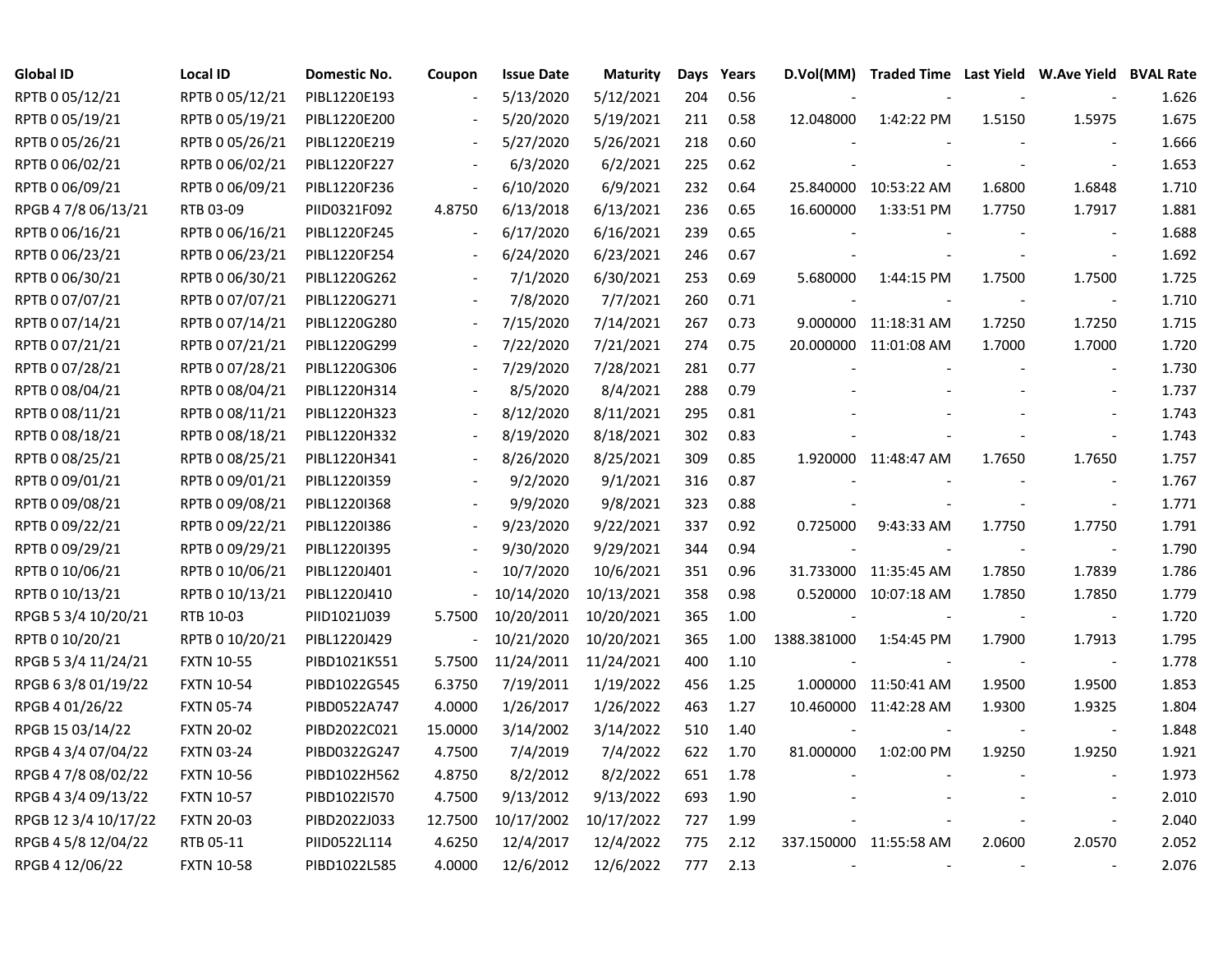| <b>Global ID</b>     | <b>Local ID</b>   | Domestic No. | Coupon  | <b>Issue Date</b> | <b>Maturity</b>  | Days | Years | D.Vol(MM)               | Traded Time Last Yield W.Ave Yield BVAL Rate |        |                          |       |
|----------------------|-------------------|--------------|---------|-------------------|------------------|------|-------|-------------------------|----------------------------------------------|--------|--------------------------|-------|
| RPGB 4 3/8 02/11/23  | RTB 03-10         | PIID0323B101 | 4.3750  | 2/11/2020         | 2/11/2023        | 844  | 2.31  |                         | 117.257000 11:48:42 AM                       | 2.0950 | 2.0816                   | 2.088 |
| RPGB 13 02/20/23     | <b>FXTN 20-04</b> | PIBD2023B048 | 13.0000 | 2/20/2003         | 2/20/2023        | 853  | 2.34  |                         |                                              |        | $\overline{\phantom{a}}$ | 2.133 |
| RPGB 5 1/2 03/08/23  | <b>FXTN 05-75</b> | PIBD0523C752 | 5.5000  | 3/8/2018          | 3/8/2023         | 869  | 2.38  | 20.450000               | 1:52:51 PM                                   | 2.2000 | 2.1138                   | 2.180 |
| RPGB 3 1/2 04/21/23  | <b>FXTN 07-58</b> | PIBD0723D588 | 3.5000  | 4/21/2016         | 4/21/2023        | 913  | 2.50  | 1950.330000 11:54:02 AM |                                              | 2.2250 | 2.2000                   | 2.200 |
| RPGB 11 7/8 05/29/23 | <b>FXTN 20-05</b> | PIBD2023E054 | 11.8750 | 5/29/2003         | 5/29/2023        | 951  | 2.60  |                         |                                              |        | $\overline{\phantom{a}}$ | 2.204 |
| RPGB 3 1/4 08/15/23  | RTB 10-04         | PIID1023H046 | 3.2500  | 8/15/2013         | 8/15/2023 1,029  |      | 2.82  | 54.330000               | 1:46:48 PM                                   | 2.3750 | 2.3486                   | 2.331 |
| RPGB 2 3/8 09/10/23  | <b>FXTN 03-25</b> | PIBD0323I252 | 2.3750  | 9/10/2020         | 9/10/2023 1,055  |      | 2.89  | 630.300000              | 1:58:36 PM                                   | 2.1875 | 2.1834                   | 2.186 |
| RPGB 11 3/8 10/23/23 | <b>FXTN 20-06</b> | PIBD2023J068 | 11.3750 | 10/23/2003        | 10/23/2023 1,098 |      | 3.01  |                         |                                              |        | $\overline{\phantom{a}}$ | 2.311 |
| RPGB 6 1/4 03/12/24  | RTB 05-12         | PIID0524C129 | 6.2500  | 3/12/2019         | 3/12/2024 1,239  |      | 3.39  |                         |                                              |        | $\sim$                   | 2.282 |
| RPGB 4 1/2 04/20/24  | <b>FXTN 07-59</b> | PIBD0724D595 | 4.5000  | 4/20/2017         | 4/20/2024 1,278  |      | 3.50  |                         | 10.000000 10:39:54 AM                        | 2.3500 | 2.3500                   | 2.385 |
| RPGB 12 3/8 06/03/24 | <b>FXTN 20-07</b> | PIBD2024F075 | 12.3750 | 6/3/2004          | 6/3/2024 1,322   |      | 3.62  |                         |                                              |        | $\overline{\phantom{a}}$ | 2.441 |
| RPGB 12 7/8 08/05/24 | <b>FXTN 20-08</b> | PIBD2024H086 | 12.8750 | 8/5/2004          | 8/5/2024 1,385   |      | 3.79  |                         |                                              |        | $\sim$                   | 2.477 |
| RPGB 4 1/8 08/20/24  | <b>FXTN 10-59</b> | PIBD1024H595 | 4.1250  | 8/20/2014         | 8/20/2024 1,400  |      | 3.83  |                         |                                              |        | $\overline{a}$           | 2.641 |
| RPGB 4 1/4 10/17/24  | <b>FXTN 05-76</b> | PIBD0524J762 | 4.2500  | 10/17/2019        | 10/17/2024 1,458 |      | 3.99  |                         |                                              |        | $\overline{\phantom{a}}$ | 2.508 |
| RPGB 13 3/4 11/11/24 | <b>FXTN 20-09</b> | PIBD2024K091 | 13.7500 | 11/11/2004        | 11/11/2024 1,483 |      | 4.06  |                         |                                              |        | $\sim$                   | 2.531 |
| RPGB 5 3/4 04/12/25  | <b>FXTN 07-61</b> | PIBD0725D618 | 5.7500  | 4/12/2018         | 4/12/2025 1,635  |      | 4.48  | 67.000000               | 1:43:55 PM                                   | 2.6500 | 2.6500                   | 2.638 |
| RPGB 12 1/8 04/14/25 | <b>FXTN 20-10</b> | PIBD2025D103 | 12.1250 | 4/14/2005         | 4/14/2025 1,637  |      | 4.48  |                         |                                              |        | $\overline{\phantom{a}}$ | 2.594 |
| RPGB 2 5/8 08/12/25  | RTB 05-13         | PIID0525H130 | 2.6250  | 8/12/2020         | 8/12/2025 1,757  |      | 4.81  | 910.232000              | 1:57:35 PM                                   | 2.6800 | 2.6824                   | 2.680 |
| RPGB 3 5/8 09/09/25  | <b>FXTN 10-60</b> | PIBD1025I608 | 3.6250  | 9/9/2015          | 9/9/2025 1,785   |      | 4.89  | 558.101000              | 1:51:29 PM                                   | 2.8000 | 2.7768                   | 2.783 |
| RPGB 12 1/8 10/20/25 | <b>FXTN 20-11</b> | PIBD2025J116 | 12.1250 | 10/20/2005        | 10/20/2025 1,826 |      | 5.00  |                         |                                              |        | $\overline{\phantom{a}}$ | 2.756 |
| RPGB 18 1/4 11/29/25 | <b>FXTN 25-01</b> | PIBD2525K015 | 18.2500 | 11/29/2000        | 11/29/2025 1,866 |      | 5.11  |                         |                                              |        |                          | 2.682 |
| RPGB 10 1/4 01/19/26 | <b>FXTN 20-12</b> | PIBD2026A122 | 10.2500 | 1/19/2006         | 1/19/2026 1,917  |      | 5.25  |                         |                                              |        | $\overline{\phantom{a}}$ | 2.698 |
| RPGB 6 1/4 02/14/26  | <b>FXTN 07-62</b> | PIBD0726B627 | 6.2500  | 2/14/2019         | 2/14/2026 1,943  |      | 5.32  | 1053.000000             | 1:56:17 PM                                   | 2.7650 | 2.7676                   | 2.766 |
| RPGB 3 1/2 09/20/26  | RTB 10-05         | PIID1026I057 | 3.5000  | 9/20/2016         | 9/20/2026 2,161  |      | 5.92  | 10.500000               | 11:31:48 AM                                  | 2.9200 | 2.9190                   | 2.790 |
| RPGB 6 1/4 10/20/26  | RTB 15-01         | PIID1526J019 | 6.2500  | 10/20/2011        | 10/20/2026 2,191 |      | 6.00  |                         |                                              |        | $\sim$                   | 2.768 |
| RPGB 8 12/07/26      | <b>FXTN 20-13</b> | PIBD2026L139 | 8.0000  | 12/7/2006         | 12/7/2026 2,239  |      | 6.13  |                         |                                              |        | $\blacksquare$           | 2.864 |
| RPGB 5 3/8 03/01/27  | RTB 15-02         | PIID1527C023 | 5.3750  | 3/1/2012          | 3/1/2027 2,323   |      | 6.36  |                         |                                              |        | $\blacksquare$           | 2.786 |
| RPGB 4 3/4 05/04/27  | <b>FXTN 10-61</b> | PIBD1027E617 | 4.7500  | 5/4/2017          | 5/4/2027 2,387   |      | 6.54  |                         |                                              |        |                          | 2.799 |
| RPGB 8 5/8 09/06/27  | <b>FXTN 20-14</b> | PIBD2027I140 | 8.6250  | 9/6/2007          | 9/6/2027 2,512   |      | 6.88  |                         |                                              |        |                          | 2.860 |
| RPGB 6 1/4 03/22/28  | <b>FXTN 10-63</b> | PIBD1028C635 | 6.2500  | 3/22/2018         | 3/22/2028 2,710  |      | 7.42  |                         |                                              |        |                          | 2.846 |
| RPGB 9 1/2 12/04/28  | <b>FXTN 20-15</b> | PIBD2028L151 | 9.5000  | 12/4/2008         | 12/4/2028 2,967  |      | 8.12  |                         |                                              |        | $\overline{\phantom{a}}$ | 2.873 |
| RPGB 6 7/8 01/10/29  | <b>FXTN 10-64</b> | PIBD1029A644 | 6.8750  | 1/10/2019         | 1/10/2029 3,004  |      | 8.23  | 352.600000              | 1:57:19 PM                                   | 2.8125 | 2.8107                   | 2.810 |
| RPGB 8 3/4 05/27/30  | <b>FXTN 20-16</b> | PIBD2030E166 | 8.7500  | 5/27/2010         | 5/27/2030 3,506  |      | 9.60  | 1001.000000             | 10:09:14 AM                                  | 2.9972 | 2.9972                   | 2.991 |
| RPGB 2 7/8 07/09/30  | <b>FXTN 10-65</b> | PIBD1030G655 | 2.8750  | 7/9/2020          | 7/9/2030 3,549   |      | 9.72  | 20.000000               | 10:27:10 AM                                  | 2.7500 | 2.7500                   | 2.854 |
| RPGB 12 1/2 07/28/30 | <b>FXTN 25-02</b> | PIBD2530G029 | 12.5000 | 7/28/2005         | 7/28/2030 3,568  |      | 9.77  |                         |                                              |        |                          | 2.917 |